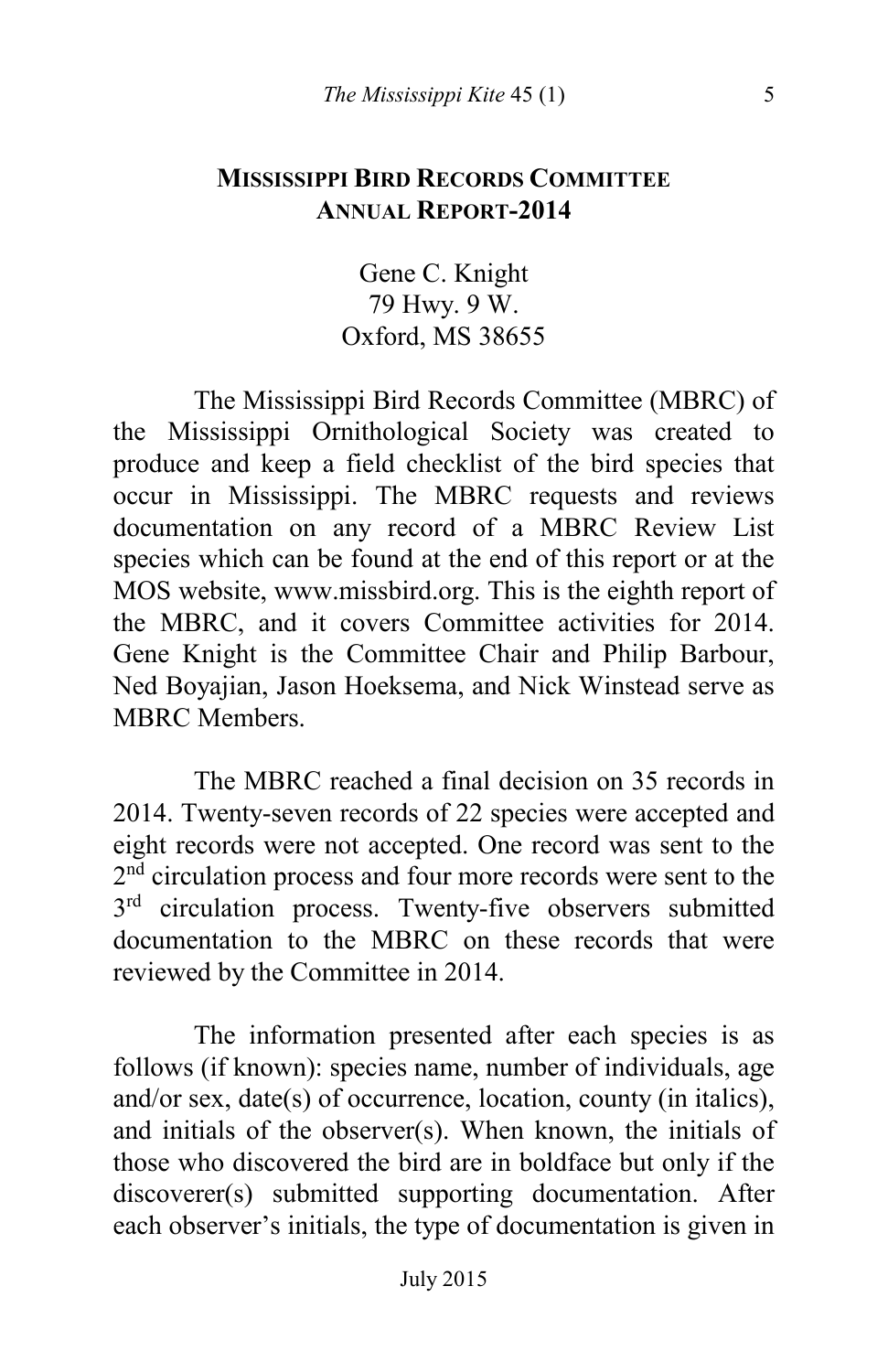parentheses. They are as follows:  $p = photographic w =$ written documentation (includes full details about the record with complete description);  $rc = record \, card$  (includes only pertinent facts about the record). The MBRC record number and Class of the record are given in brackets.

Accepted records fall into three classes. Class 1 records are documented by an accepted specimen, diagnostic photograph, or recording; Class 2 records are documented by accepted written documentation by two or more independent observers; Class 3 records are documented by accepted written documentation by a single observer. Where multiple observers are listed as having submitted written documentation for Class 3 records, only documentation from one of the observers was deemed acceptable by the Committee. Similarly, where photographs are listed as having been submitted for Class 2 or 3 records, the photograph was not considered diagnostic by the Committee, although the written documentation was acceptable.

## **Accepted Records, 1st Circulation**

 **Western Grebe** (*Aechmophorus occidentalis*) 1 on 15 April 2013 at Bluff Lake, Noxubee National Wildlife Refuge, *Noxubee*, **TS**(w), JHa(video) [013-16; Class 1P]; 1 on 17 April-7 May 2013 at Oktibbeha County Lake, *Oktibbeha*, **TS**(w,p), GK(w), JH(w,p), RB(p), WP(w) [013- 13; Class 1P]

 **Hudsonian Godwit** (*Limosa haemastica*) 1 on 21 September 2013 at Philips Brothers Catfish Complex, *Yazoo*, **JH**(w,p), **GK**(w), **JR**(w) [013-20; Class 1P]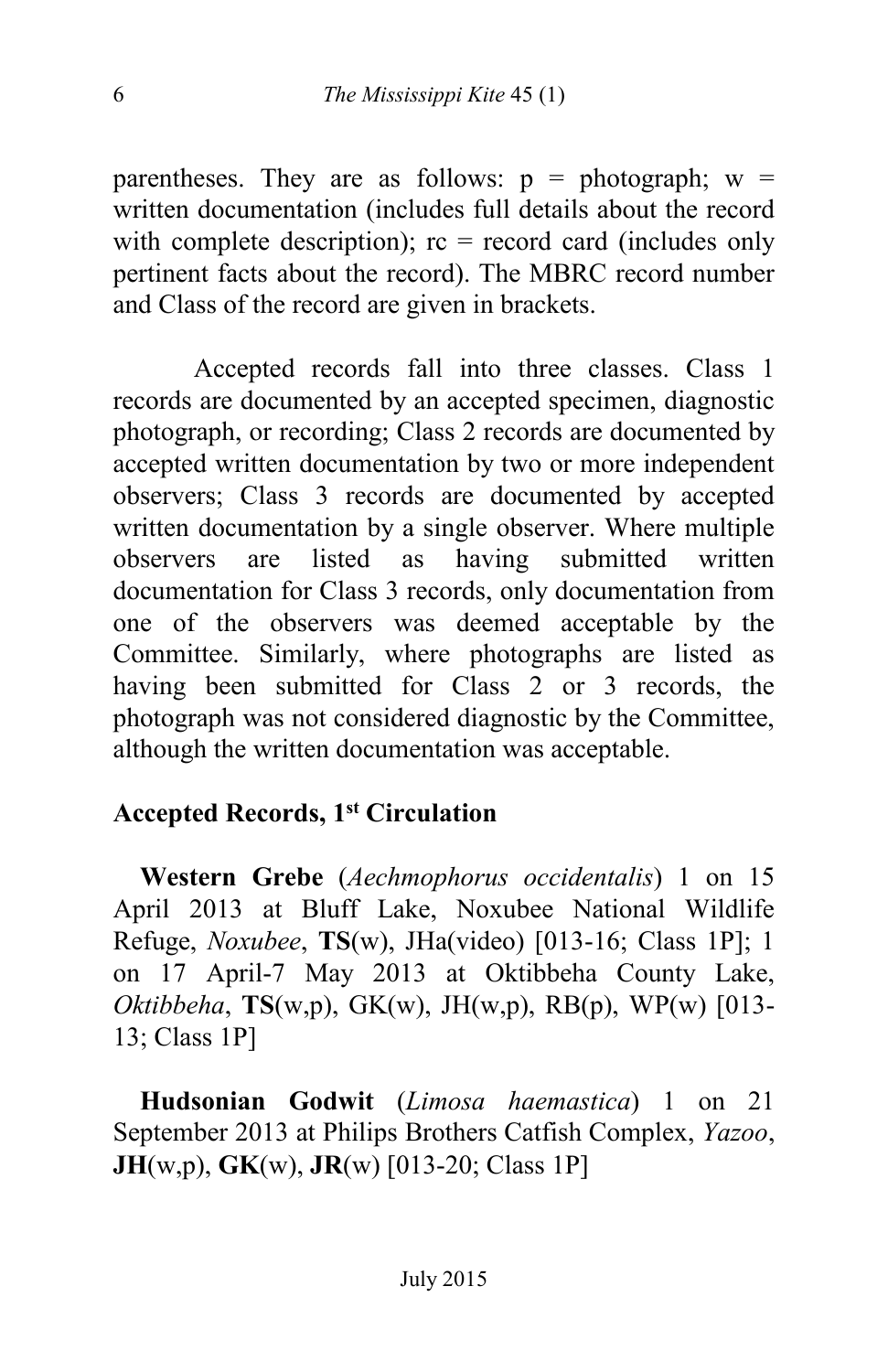**Thayer's Gull** (*Larus thayeri*) 1 1<sup>st</sup> cycle bird on 7 December 2012 at Tunica County Landfill, *Tunica*, **GK**(w) [013-3; Class 3]

**Glaucous Gull** *(Larus hyperboreus)* 1 1<sup>st</sup> cycle bird on 15 January-18 February 2013 at Beach Boulevard, Pascagoula, *Jackson*, DM(w,p), PW(w,p,) [013-11; Class 1P]

 **Great Black-backed Gull** (*Larus marinus*) 1 adult on 16 March 2013 at West Ship Island, *Harrison*, **NB**(w), **LG**(p), DB(w) [013-12; Class 1P]

 **Broad-tailed Hummingbird** (*Selasphorus platycercus*) 1 2 nd year male on 2 January 2012 at Barbara Zitzman residence, Diamondhead, *Hancock*, JB(w,p) [012-5; Class 1P]

 **Ash-throated Flycatcher** (*Myiarchus cinerascens*) 1 on 15 & 18 December 2012 at Waveland, *Hancock*, **NB**(w), DM(w), SM(p) [013-5; Class 1P]; 1 on 25 October 2013 at Heron Bay, *Hancock*, **NB**(w) [013-21; Class 3]

 **Black-whiskered Vireo** (*Vireo altiloquus*) 1 on 27 April 2013 at West Ship Island, *Harrison*, **LG**(w,p) [013-22; Class  $1P$ ]  $1<sup>st</sup>$  photographic documentation

 **Cave Swallow** (*Petrochelidon fulva*) 1 adult and 1 juvenile on 15 September 2013 at a catfish complex, *Tunica*, **GK**(w), **JH**(w,p), **JR**(w,p) [013-19; Class 1P]

 **Bewick's Wren** (*Thryomanes bewickii*) 1 on 19 December 2012 off County Road 74, *Yalobusha*, **GK**(w) [013-6; Class 3]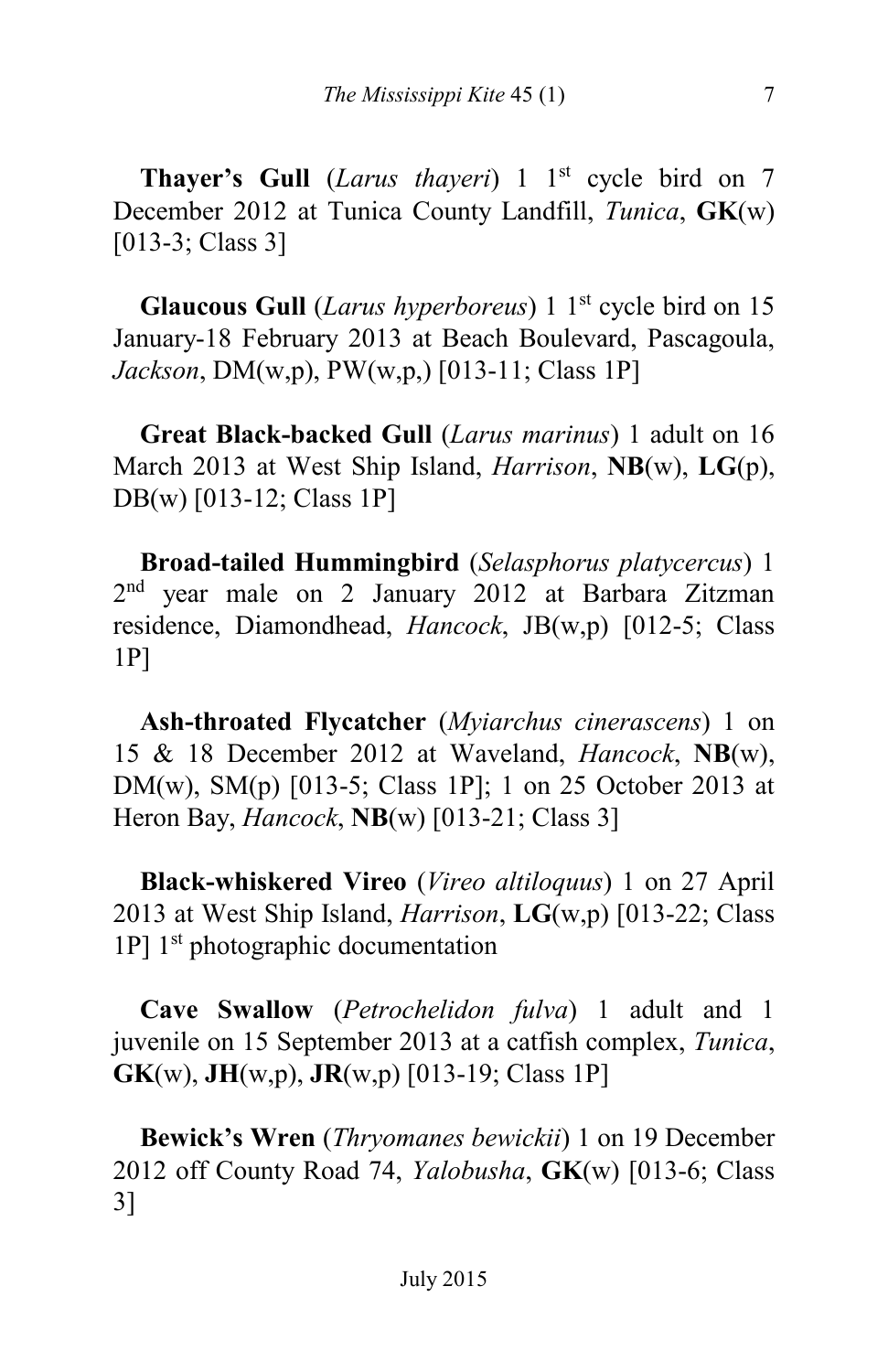**Sprague's Pipit** (*Anthus spragueii*) 1 on 2 December 2012 at Buck Island Road, *Tunica*, **JH**(w,p) [013-1; Class 1P]

 **Spotted Towhee** (*Pipilo maculatus*) 1 on 5 December 2012 at Strawberry Plains Audubon Center, *Marshall*, **GK**(w) [013-4; Class 3]

 **Clay-colored Sparrow** (*Spizella pallida*) 1 on 1 December 2012 at Persimmon Hill, Enid Lake, *Yalobusha*, **GK**(w) [013-2; Class 3]; 1 on 22 December 2012 at Sardis Waterfowl Wildlife Management Area, *Lafayette*, **GK**(w) [013-7; Class 3]

 **Harris's Sparrow** (*Zonotrichia querula*) 1 on 30 April 2013 at Nell Henderson residence, Minter City, *Leflore*, **NH**(w,p) [013-15; Class 1P]

Records sent to  $2<sup>nd</sup>$  Circulation from their  $1<sup>st</sup>$ Circulation round have been voted on once and have received at least one "not accept" vote but not a unanimous "not accept" vote.

## **Records Sent to 2nd Circulation**

 **Rough-legged Hawk** (*Buteo lagopus*) 1 adult male on 5 January 2013 at Tunica County Landfill, *Tunica* [013-8]

#### **Accepted Records, 2nd Circulation**

 **Trumpeter Swan** (*Cygnus buccinator*) 1 adult on 29 November 2002-29 March 2003 at Oktoc Road, *Oktibbeha*, TS(w), SD(w,p), PB(w)  $[03-9; Class 1P]$ ; 4 early December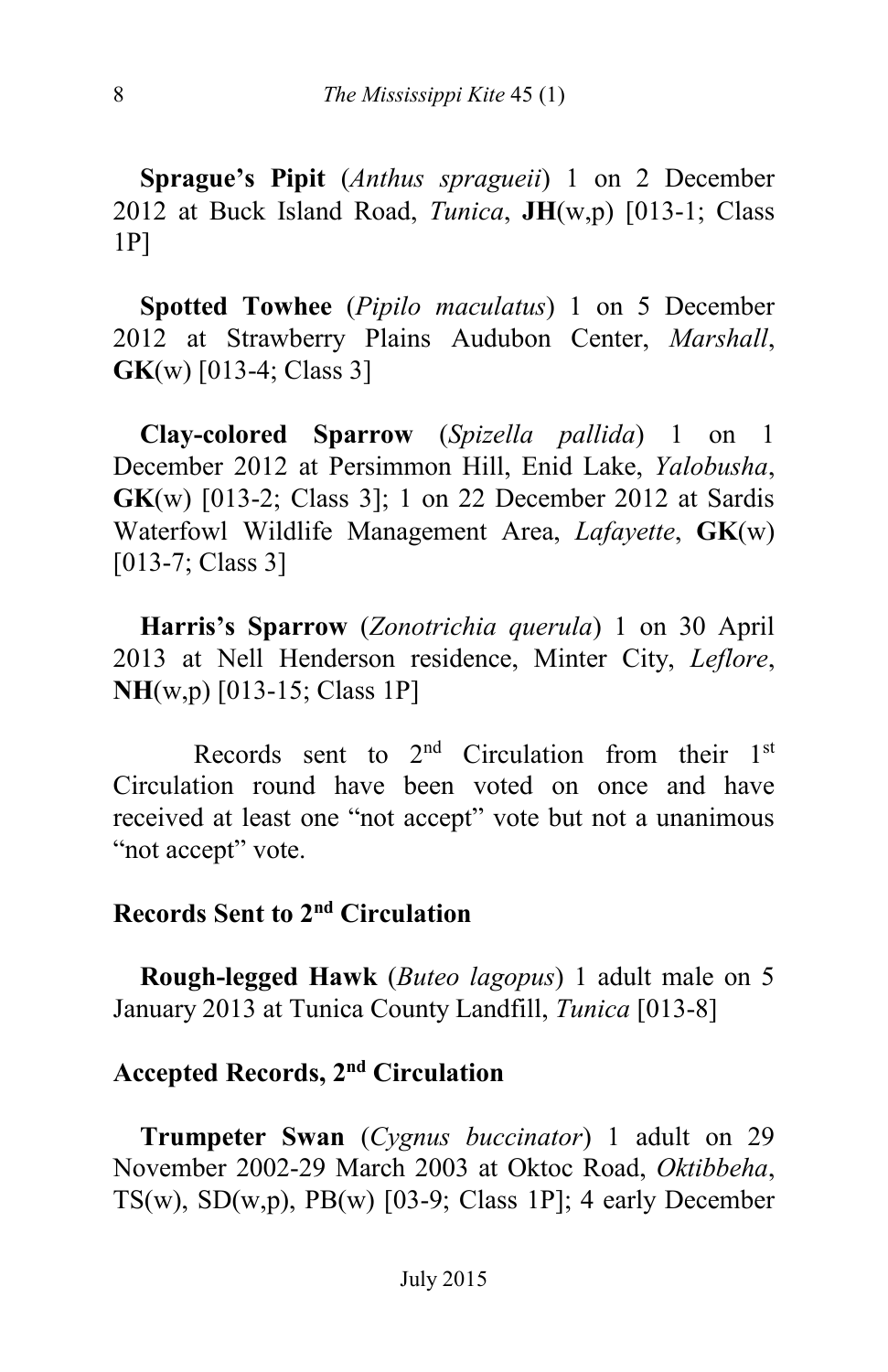2012- early January 2013 off Bond Road, *Tunica*, GK(w,p) [07-1; Class 1P]

 **Cinnamon Teal** (*Anas cyanoptera*) 1 adult male on 13 March 2008 at Seaman Road Sewage Lagoons, *Jackson*, **SM**(p) [08-49; Class 1P]

 **Rough-legged Hawk** (*Buteo lagopus*) 1 adult male on 5 January 2013 at Tunica County Landfill, *Tunica*, **DP**(w) [013-8; Class 3]

**Glaucous Gull** *(Larus hyperboreus)* 1 1<sup>st</sup> cycle bird on 4 February 1995 near Ingalls Ship Yard, *Jackson*, **DC**(w) [95- 18; Class 3]

 **Crested Caracara** (*Caracara cheriway*) 1 on 14 May 2005 near Latimer community, *Jackson*, **CE**(w,p), **SE**(w), SM(p) [05-28; Class 1P]

 **Chestnut-collared Longspur** (*Calcarius ornatus*) 1 on 5 December 1993, *Tunica*, **JW**(w) [94-2; Class 3]

 **Bullock's Oriole** (*Icterus bullockii*) 1 female on 6-14 January 2012 at Monique Ward residence, Ocean Springs, *Jackson*, **MW**(w,p) [012-7; Class 1P]

Records sent to 3rd Circulation are records that have gone through two circulations of voting procedure by the MBRC without being accepted or not accepted. These records were presented to the Members at the Annual Meeting with a quorum of Members present. The voting procedure followed the 2<sup>nd</sup> Circulation voting criteria; that is, a record is accepted if it receives no more than one not accept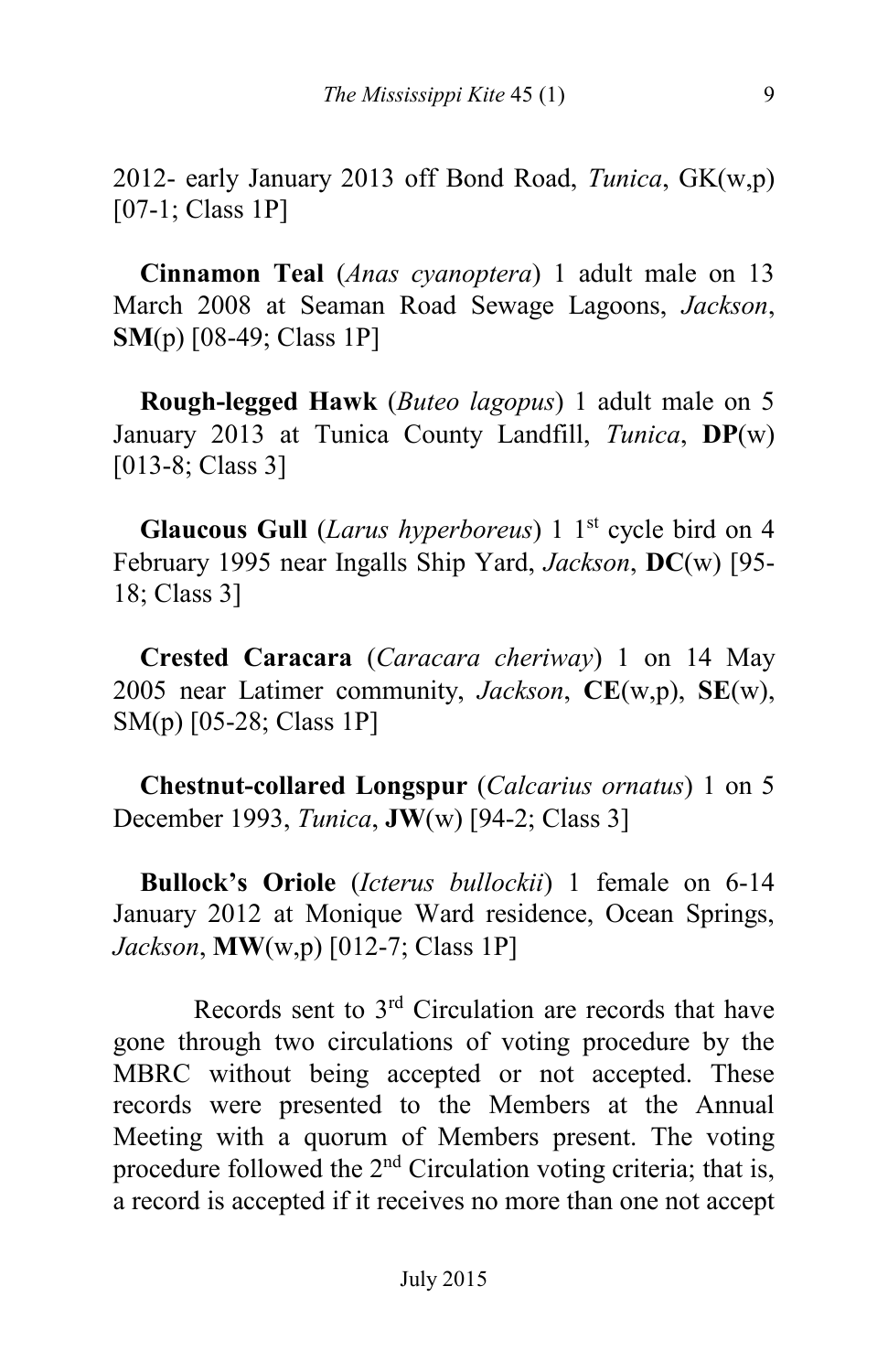vote and is not accepted if it receives more than one not accept vote.

# **Records Sent to 3rd Circulation**

 **Fulvous Whistling-Duck** (*Dendrocygna bicolor*) 5 on 28 September 2012 near Belzoni, *Humphreys* [012-29]

 **Sooty Tern** (*Onychoprion fuscatus*) 3 adults on 12 July 2005 at Pickwick Lake, *Tishomingo* [05-34]

 **Smith's Longspur** (*Calcarius pictus*) 2 on 6 January 2005 at Buck Island Road, *Tunica* [05-17]

 **McCown's Longspur** (*Rhynchophanes mccownii*) 1 on 11 December 1993, *Tunica* [94-7]

## **Accepted Records, 3rd Circulation**

 **Fulvous Whistling-Duck** (*Dendrocygna bicolor*) 5 on 28 September 2012 near Belzoni, *Humphreys*, **FH**(w), **VW**(w,p) [012-29; Class 3]

 **McCown's Longspur** (*Rhynchophanes mccownii*) 1 on 11 December 1993, *Tunica*, **JW**(w), **GK**(w) [94-7; Class 3]

Not Accepted Records (Class 4) are either records not accepted based on questionable identification (Class 4-I) or records where identification is accepted but the origin is questionable (Class 4-O). Rarely is a record not accepted due to the bird being misidentified. Non-acceptance is usually due to poorly written documentation. Most of these reports are vague and incomplete, leaving out pertinent details and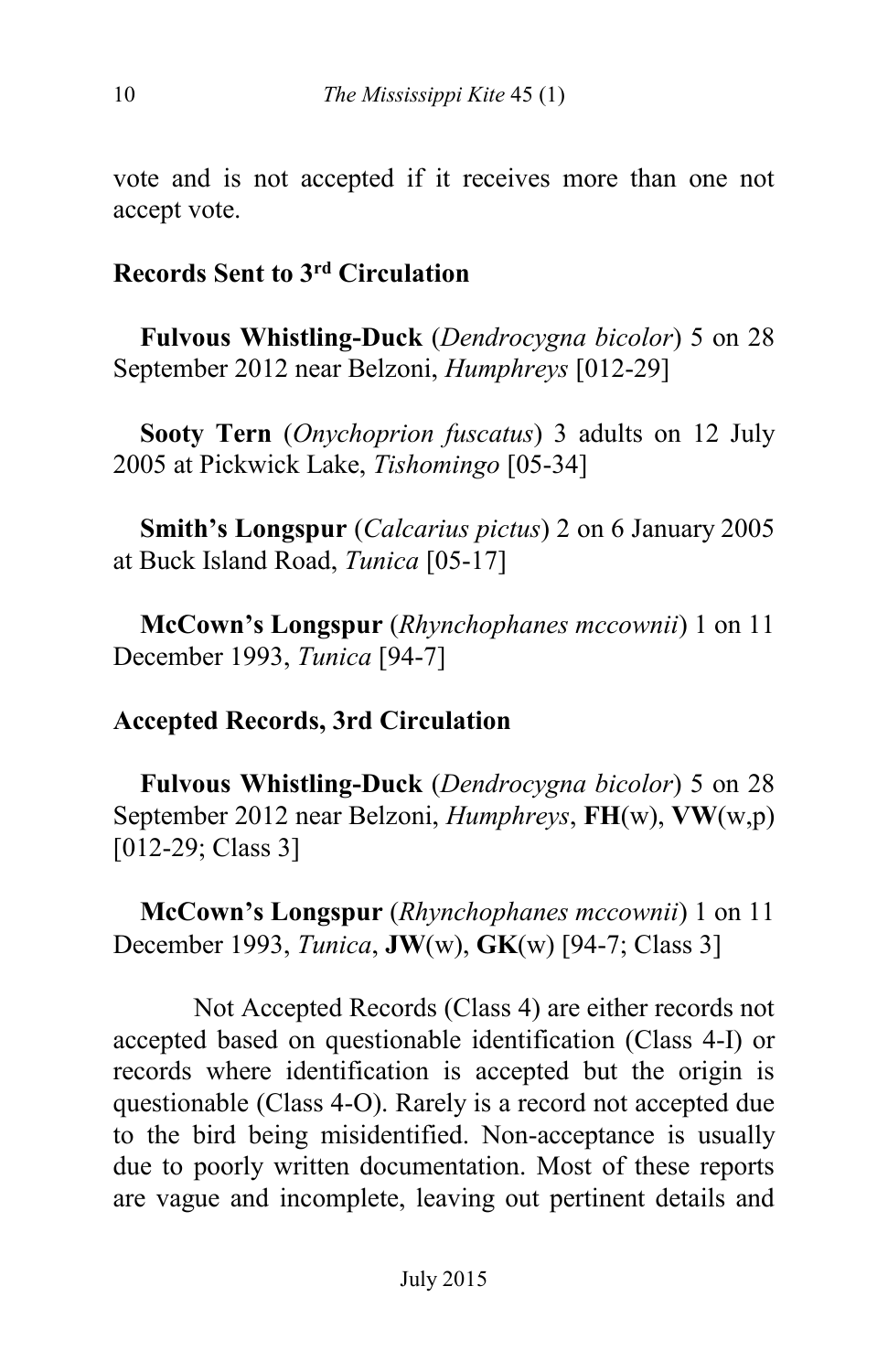not properly eliminating similar species. These records may be valid, but the Committee has decided that the documentation submitted does not meet the standards required for inclusion in the historical database.

# **Not Accepted Records**

 **American Flamingo** (*Phoenicopterus ruber*) 1-2 birds on 2-11 September 2008 at beaches, *Harrison/Hancock* [08-29 2<sup>nd</sup> Circulation; Class 4-O]

 **Great Black-backed Gull** (*Larus marinus*) 1 1st cycle bird on 9-10 January 2012 at Arkabutla Dam, *Tate* [012-8 2nd Circulation; Class 4-I]

 **Sooty Tern** (*Onychoprion fuscatus*) 3 adults on 12 July 2005 at Pickwick Lake, *Tishomingo* [05-34 3rd Circulation; Class 4-I]

 **Western Wood-Pewee** (*Contopus sordidulus*) 1 on 15 September 2013 at Pipeline Road, Ross Barnett Reservoir, *Madison* [013-18; Class 4-I]

 **Smith's Longspur** (*Calcarius pictus*) 2 on 6 January 2005 at Buck Island Road, *Tunica* [05-17 3rd Circulation; Class 4-  $\prod$ 

 **American Tree Sparrow** (*Spizelloides arborea*) 1 on 9 February 2012 at Diamondhead, *Hancock* [012-12 2nd Circulation; Class 4-I]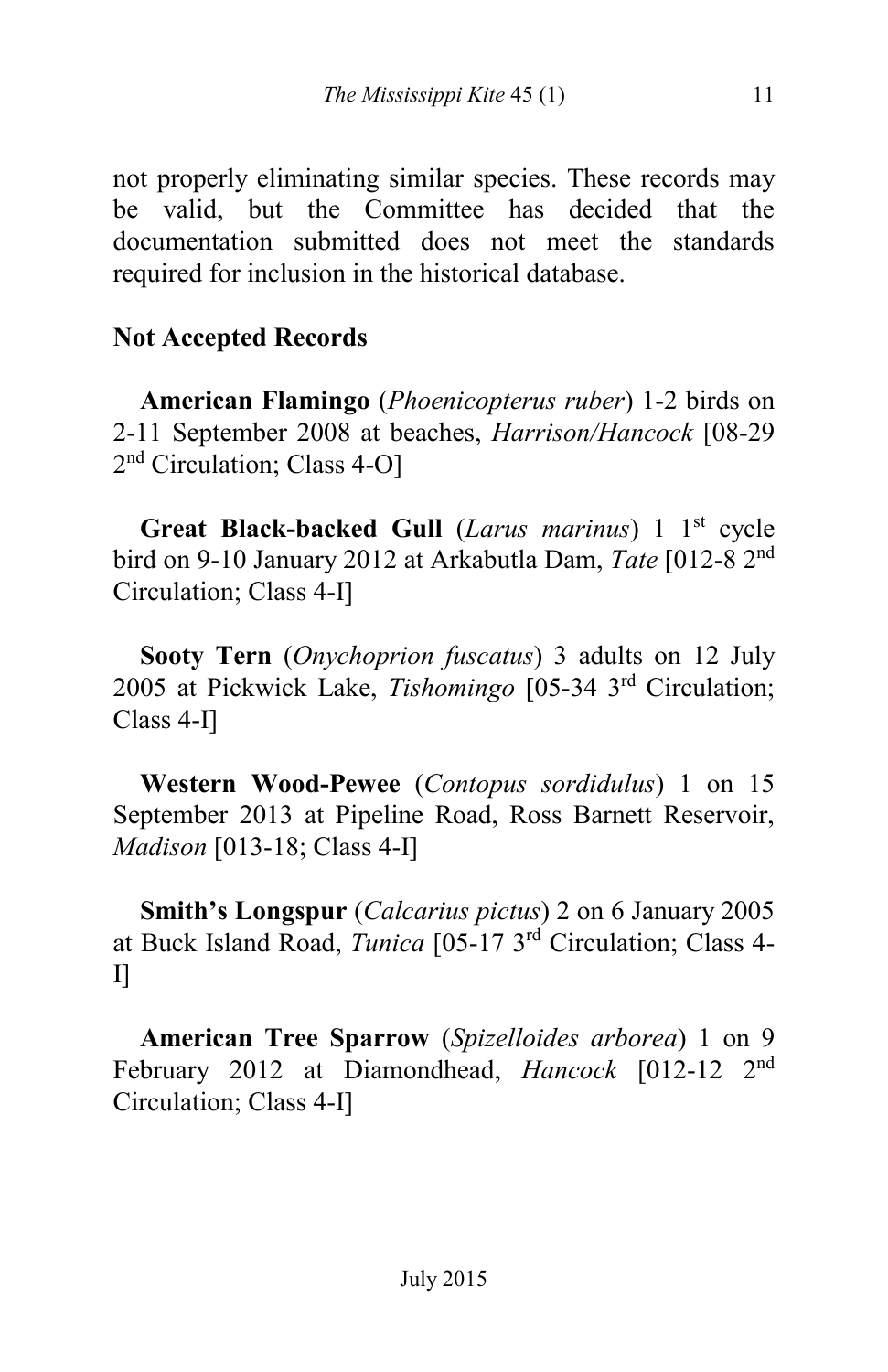**Lark Bunting** (*Calamospiza melanocorys*) 1 on 18 February 2012 at Hudsonville, *Marshall* [012-13 2nd Circulation; Class 4-I]

 **Altamira Oriole** (*Icterus gularis*) 1 on 14-15 January 2012 at Horn Island, *Jackson* [012-9 2nd Circulation; Class 4- O]

## **Contributors**

Philip Barbour, James Bell, Ned Boyajian, David Bridge, Robert Briscoe, David Cimprich, Stephen Dinsmore, Claire English, Susan Epps, Libby Graves, Jeff Harris (JHa), Nell Henderson, Francis Henne, Jason Hoeksema, Gene Knight, Don McKee, Sharon Milligan, Wayne Patterson, Dick Preston, JR Rigby, Terence Schiefer, Monica Ward, Pullen Watkins, Vicki Williams, Jeff Wilson.

#### **Acknowledgments**

The MBRC would like to thank the contributors listed above for their time in furnishing written and photographic documentation for review. I would like to thank Committee Members for providing the MBRC with their expert opinion concerning records reviewed during 2014.

#### **Review Species List**

The following species were removed from this list in December 2004, but records prior to 2005 will still be reviewed by the Committee: Tundra Swan, Common Merganser, Glossy Ibis, White-faced Ibis, Roseate Spoonbill, Calliope Hummingbird, Western Meadowlark, Bronzed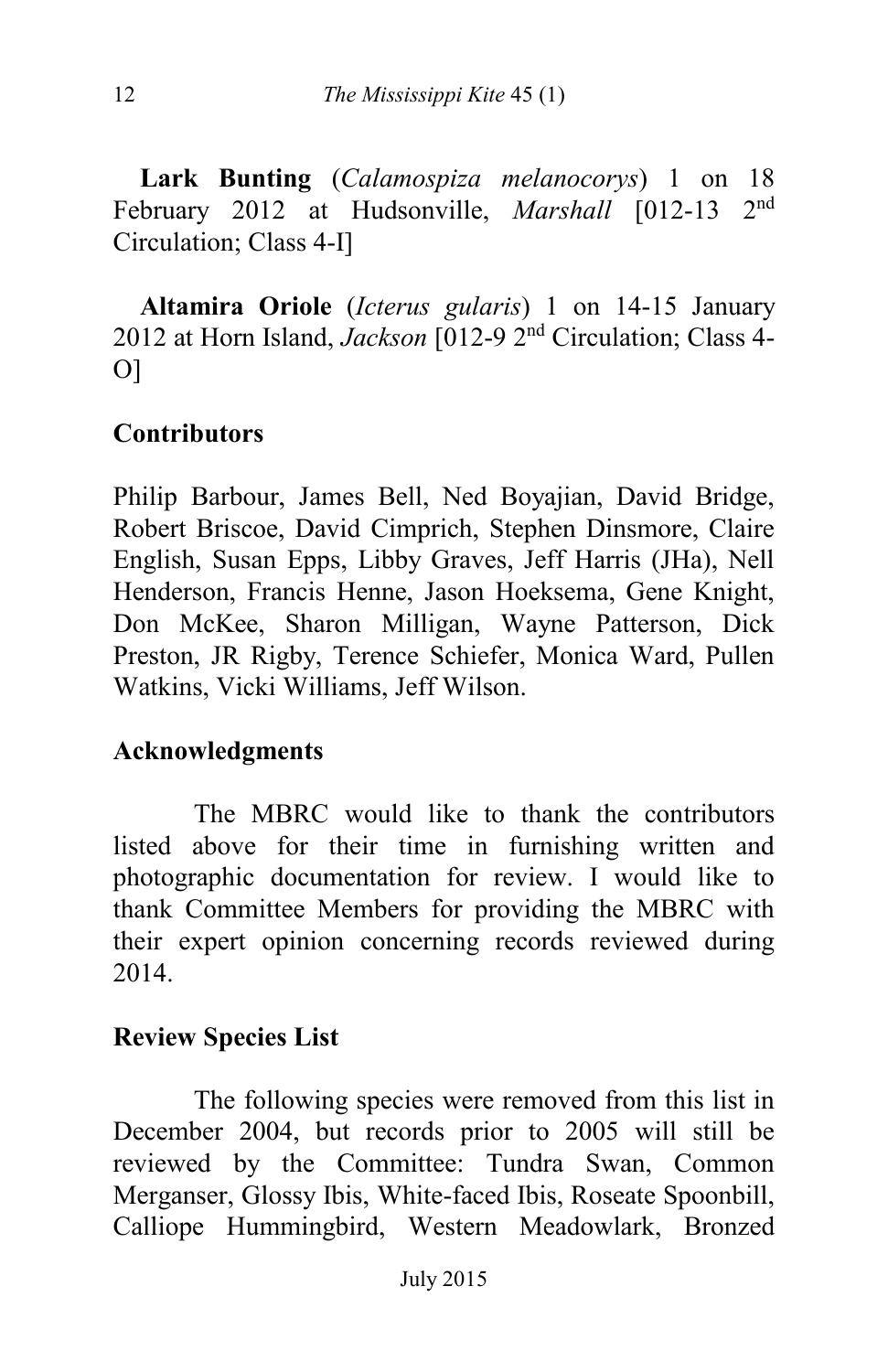Cowbird, and Red Crossbill. These species were removed from this list in February 2009, but records prior to 2009 will still be reviewed by the Committee: Black-bellied Whistling-Duck, Neotropic Cormorant, and Lesser Black-backed Gull. Red-necked Phalarope was the only species removed from this list in February 2010, but records prior to 2010 will still be reviewed by the Committee. These species were removed from this list in February 2011, but records prior to 2011 will still be reviewed by the Committee: Yellow Rail, Inca Dove, and Cave Swallow. These species were removed from this list in February 2012, but records prior to 2012 will still be reviewed by the Committee: Pacific Loon and Sooty Tern. These species were removed from this list in January 2013, but records prior to 2013 will still be reviewed by the Committee: Alder Flycatcher and Willow Flycatcher. These species were added to the list in January 2014: Brown Booby and Razorbill.

The MBRC requests documentation, including details, descriptions, and photographs of all records of the following species: Fulvous Whistling-Duck, Brant, Trumpeter Swan, Eurasian Wigeon, Cinnamon Teal, King Eider, Red-necked Grebe, Western Grebe, Cory's Shearwater, Great Shearwater, Sooty Shearwater, Audubon's Shearwater, Wilson's Storm-Petrel, Band-rumped Storm-Petrel, Jabiru, Masked Booby, Brown Booby, Great Cormorant, White-tailed Kite, Northern Goshawk, Harris's Hawk, Swainson's Hawk, Rough-legged Hawk, Ferruginous Hawk, Black Rail, Limpkin, Mountain Plover, Hudsonian Godwit, Ruff, Purple Sandpiper, Red Phalarope, Pomarine Jaeger, Parasitic Jaeger, Long-tailed Jaeger, Razorbill, Blacklegged Kittiwake, Sabine's Gull, Black-headed Gull, Little Gull, California Gull, Thayer's Gull, Iceland Gull, Slatybacked Gull, Glaucous Gull, Great Black-backed Gull,